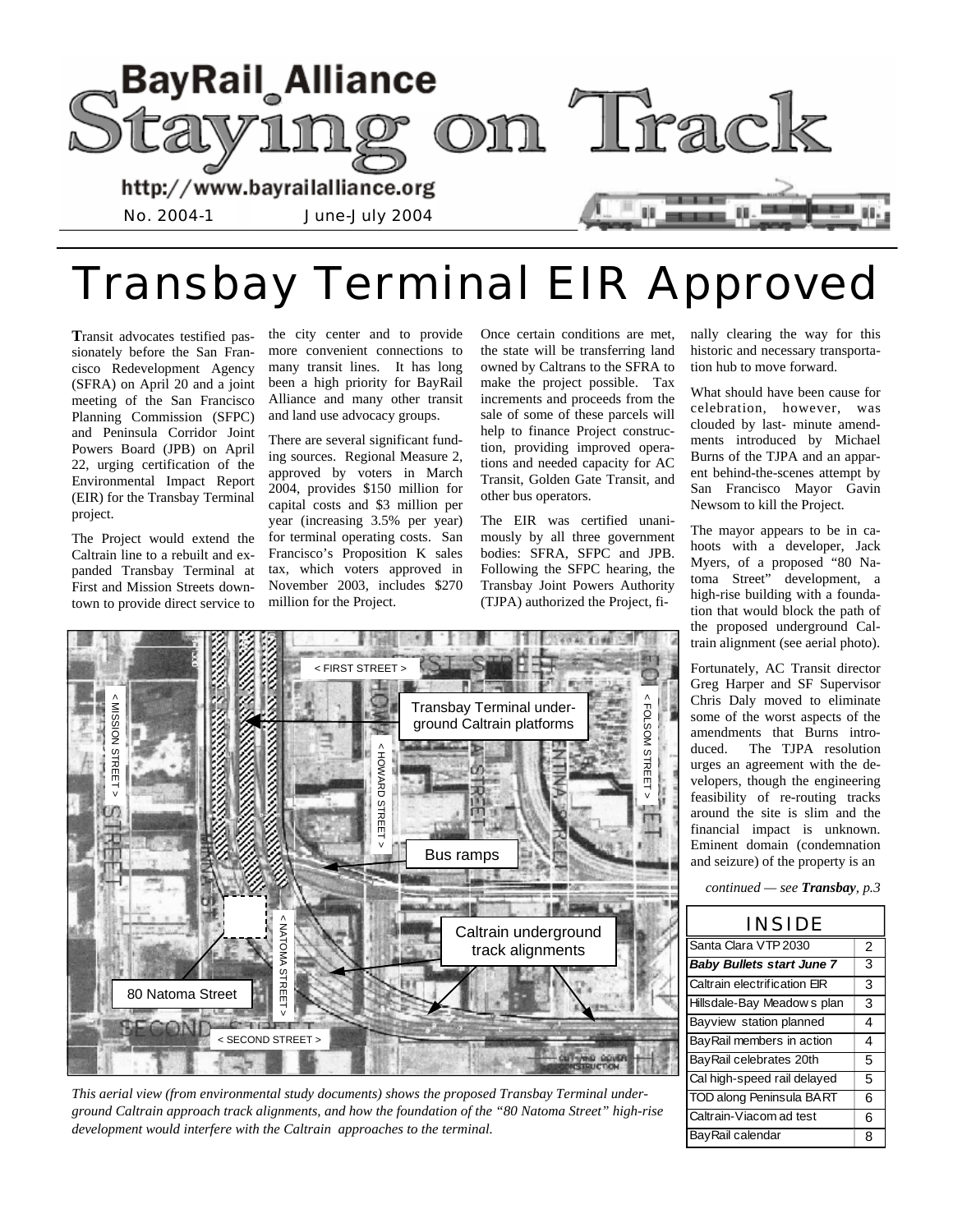#### *Staying on Track*

The newsletter of BayRail Alliance\*, an all-volunteer, all member-supported rail transit advocacy group for the greater San Francisco Bay Area.

#### **Published bimonthly** by: BayRail Alliance

3921 East Bayshore Road Palo Alto, CA 94303

#### **Staff**:

Exec. Editor: Ryan Hoover Copy Editor: Russell Reagan Managing Editor: Sam Little Contributor and Photographs: Margaret Okuzumi Printing: Andy Chow Distribution: Stephanie Do

**e-mail**: info@bayrailalliance.org **Web**: www.bayrailalliance.org

\* formerly Peninsula Rail 2000

Copyright © 2004 BayRail Alliance

**BayRail Alliance** is a twentyyear-old all-volunteer, membersupported advocacy group for rail transit in the San Francisco Bay Area. It was founded under the name Peninsula Rail 2000.

We are focused on achieving improvements to conventional rail systems to create a unified, coordinated Bay Area transit network.

While these improvements are technicaly feasible, most require overcoming political hurdles to implement.

Projects we support include the Caltrain San Francisco Downtown Extension and new Transbay Terminal, Caltrain Electrification, Dumbarton Rail, increased ACE service, and high-speed between the Bay Area, the Central Valley and Southern California.

#### **Board of Directors**:

Michael Graff (President) Andy Chow Sylvia Gregory Michael Kincaid Patrick Moore Paul Wendt

**Email**: Board@bayrailalliance.org

**Executive Director**: Margaret Okuzumi



# **Santa Clara County Transportation Plan – who decides?** *By Margaret Okuzumi*

**A** day of reckoning for Caltrain electrification is coming, and we need your help. Santa Clara County officials will soon be forced to make hard choices regarding the future of transportation in the Valley, and if they choose wrongly, we may never see Caltrain electrified in Santa Clara County.

The Santa Clara Valley Transportation Authority (VTA) is responsible for transit operations in Santa Clara County. VTA contributes funds to Caltrain in addition to running the VTA bus and light rail system. VTA is also the Congestion Management Agency (CMA) for Santa Clara County, responsible for much of the county's transportation infrastructure, including local roads, expressways and bicycle facilities, landscaping, graffiti removal, etc.

In addition to deciding how local funds (mostly derived from local sales taxes and contributions from the cities) will be spent, VTA receives state and federal funds through the Metropolitan Transportation Commission (MTC).

MTC is in the process of developing a Bay Area-wide "T2030" Plan. The federal government requires them to develop such a plan as a condition of receiving federal highway and transit funds. The plan specifies how every transportation dollar in the region will be spent through the year 2030, both for specific projects and also broader program categories like "Safe Routes to School" which funds things like crosswalks and bike lanes. To help MTC put its plan together, VTA was supposed to submit a plan for Santa Clara County, by the end of April. This plan, called VTP 2030, includes all transportation projects planned for the county by the year 2030.

While all sorts of projects are being put into the plan, it is not intended to be a wish list of everything anyone could possibly want. The Plan is supposed to be "financially-constrained", or in other words, the amount of money needed to implement the plan is intended to be equal to the total amount of money VTA expects to have.

However, what's happened is that VTA, in an attempt to appease all the political interests involved, has put together essentially a wish list. The draft transit plan before VTA requires at least \$2 billion more than what VTA expects to receive. If one includes bonding costs required to build the BART line, the financial picture becomes much worse.

A little background: the Santa Clara County Measure A sales tax plan, approved by voters in Nov. 2000, was a 30-year program, beginning in the year 2006 and ending in 2036. Over the life of the 30-year measure, the halfcent sales tax is projected to bring in about \$4 billion, all for public transit. However, the total list of projects in Measure A requires at least \$6 billion in local funds. This was a known problem back in 2000 when Measure A was on the ballot. At the time VTA gave wildly optimistic financial projections to the public. BayRail Alliance fought against this deception but did not prevail at that time.

So, VTA has a huge political problem. MTC requires VTA to declare which projects make the pre-2030 cut. The various VTA board members have differing priorities and all want their favorite projects built before 2030, rather than later. Then throw in the fact that, even if the financial cut-off is in 2036 instead of 2030, the whole Measure A transit program has at least a \$2 billion shortfall. Some projects will have to drop off the list anyway. But

no one wants to declare that any projects need to be cut.

VTA staff sought to get around this political problem in three ways. First, they completely ignored the problem that the tax will only collect \$4 billion in sales tax revenues by 2036. After all, they reason, that's a long time, and who knows, another dot-com boom could occur and be sustained over many years and bring in a \$2 billion windfall. Or not.

Second, VTA pretended that MTC would let VTA make the year 2036, instead of 2030, the cut-off for the plan, so that they could count extra revenue in those years for the project list, and submit a longer project list without identifying what projects would not be built.

Finally, VTA conveniently ignored finance costs that would be incurred if they tried to accelerate the construction of projects by issuing bonds. That's like putting together a plan to buy a house with a 30-year loan and pretending that you won't have to pay any interest, just the principal. The VTA plan ignores financing costs to avoid identifying a \$3 billion total shortfall and to avoid requiring board members to make contentious public decisions about what VTA's transit priorities are going to be.

Even so, the VTA board was required to make choices. VTA staff proposed making Caltrain electrification the very last priority, to be built sometime after the year 2036 with unidentified funding. After hearing protest from some members of the VTA board and various cities, they moved electrification up the priority list to fall within the 2036 plan, and moved funding Zero Emission Buses and the construction of additional, unidentified light rail extensions to the post-2036 line.

*Continued – see Santa Clara, p.4*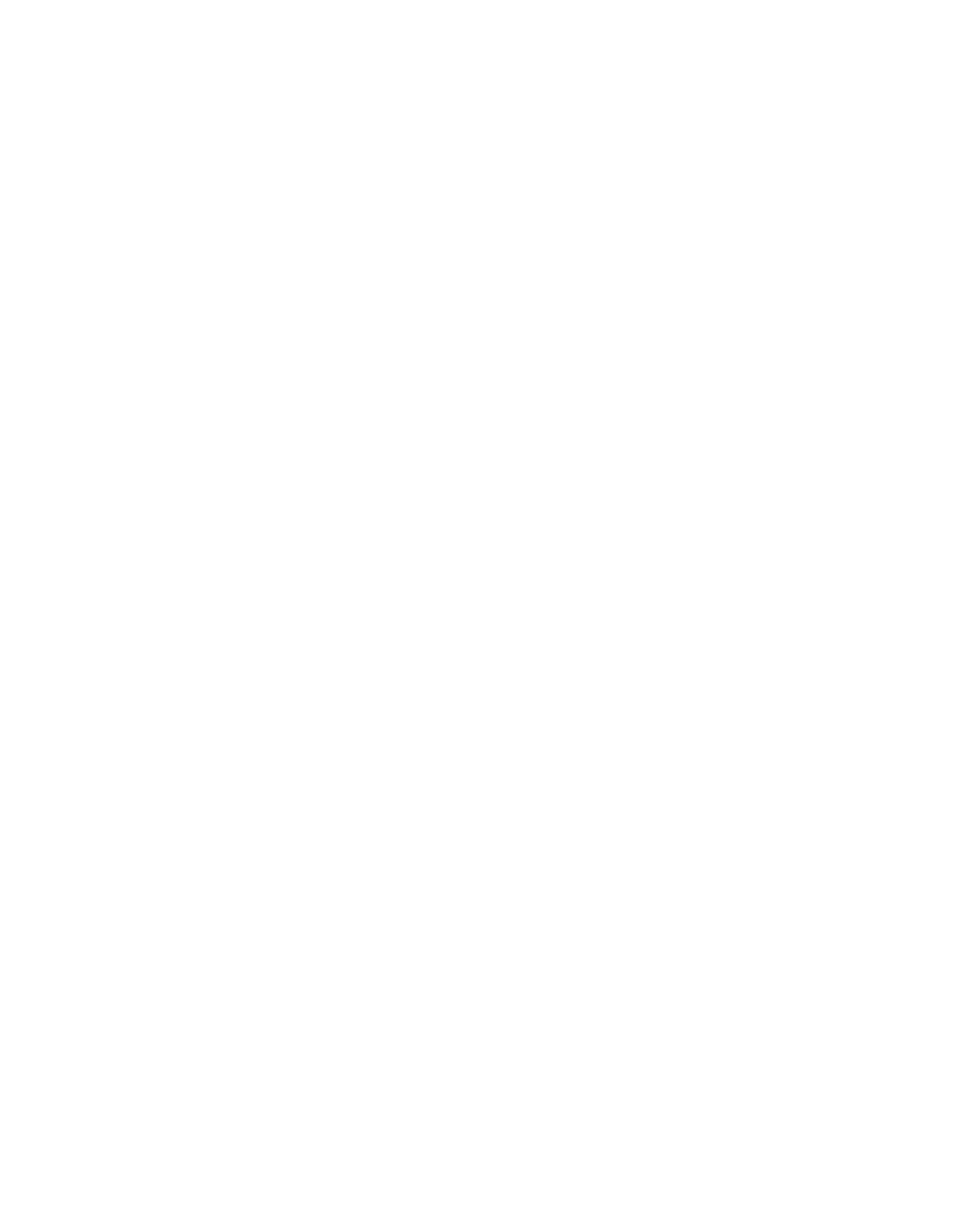### *Santa Clara from p.2*

Caltrain electrification, however, is still slated for after the year 2030. A partial Downtown East Valley (DTEV) corridor project was moved ahead of the BART project.

The biggest single problem is that the BART to San Jose extension eats up at least half of the expected Measure A funds. If one includes bond financing costs, that figure goes up to more than 75% of the \$4 billion that Measure A will collect. BART is expensive because it is a nonstandard design, has an expensive ticketing infrastructure, and other quirks. These make it more expensive to build, operate and maintain compared to more standard electric railway systems used worldwide.

Beyond the total cost, a memo by VTA's CFO showed that VTA lacks sufficient cash flow to finance the BART project. Even if VTA received all of the state and federal monies they are seeking for the project, and even if they borrowed the maximum amount of money that anyone might be willing to lend to them, they would incur impossible deficits of up to \$2 billion if they attempted to build BART (a copy of the memo and accompanying spreadsheets can be can be found at http://www. bayrailalliance.org/vta ).

In other words, if VTA tries to build the BART extension and makes that project its top priority, it will be unable financially to complete *any* transit project promised in Measure A, including BART. If DTEV is made first priority, and BART second, VTA will still hardly be able to complete any projects.

So, that leads us to the present issue. We strongly believe that for \$4 billion the county should be able to obtain a lot of highquality transit improvements, such as Caltrain electrification, Bus Rapid Transit, real-time transit schedule information, new Dumbarton rail service, improvements to ACE rail and local bus service, and so forth. BayRail thinks that Michael

Kiesling's proposal for high-speed rail to be built across the Altamont Pass and into San Jose would allow ACE to be upgraded to provide higher-quality service to the corridor using state monies instead of local Measure A monies. Investing in all these improvements will improve transit throughout the county. Sinking every dime into a one singlepurpose BART line serves only a small portion of the population at unacceptable cost.

Moreover, the Altamont plan would provide higher-quality, more convenient and, we think, more popular service for the East Bay commuter market, because it will provide the faster and more direct express train service that people want.

Unfortunately, certain politicians have staked their political careers on bringing BART to San Jose, freely spending tax funds in order to pump up their political careers. Some feel that it's just a matter of getting voters to approve more taxes. BayRail calculated, however, that even an additional quarter-cent sales tax would not be enough to completely solve the cash flow problem, and that even an additional half-cent tax will not ensure sufficient funds for the entire Measure A project list. We think it's unlikely that voters will approve another half-cent sales tax solely for transit. It would make our sales taxes the highest in the state.

There appears to have been significant miscommunication between VTA and MTC, that VTA thought MTC would accept VTA's expanded 2030 plan. But MTC cannot without violating federal regulations. We expect MTC to reject VTA's 2030 plan (which includes projects through 2036) and to ask VTA to resubmit a financially-constrained plan ending in 2030.

If and when MTC forces the issue with VTA, BayRail Alliance will have a huge fight on our hands. The fight will be about which projects VTA commits to funding by 2030.

To us, the choice is clear. Drop the BART project, and most of VTA's financial problems are solved. Keep the BART project, and we'll get almost nothing to show for our \$4 billion-plus expenditure 30 years hence, except, perhaps, a big, unfinished hole in the ground.

Dropping the BART project will al-

low for the best transit plan to be developed for Santa Clara County. It's the most geographically equitable, since San Jose would still get its DTEV project. It would allow VTA to stop slashing its bus and light rail service and making fares unaffordable. VTA would be able to fund the express transit services and amenities it needs to make public transit convenient, attractive, and competitive with the automobile. And, it would not sacrifice mobility in the I-880 and I-680 corridors, if those other more cost-effective transit investments are made.

That's where you come in. If you care about the future of public transit in Santa Clara County, you need to weigh in NOW. Attend the VTA board meetings. Raise hell with your local city councilmembers. Write a letter to the editor of the *Mercury News*. Let the politicians know what your priorities are in as public a fashion as possible.

The VTA board needs to see that it's not just me, or BayRail Alliance who care about the outcome of these decisions. The MoveOn slogan is true. "Democracy is not a spectator sport." Participate!

If you sit on the sidelines, a handful of misguided San Jose politicians will decide the future of transit in Santa Clara County, and Caltrain electrification, among other worthy projects, will fall by the wayside. The politicians who understand the issue and who want to do the right thing need our vocal and visible support.

We need your help to lobby, to attend meetings, and to spread the word. If you'd like to know more about how to take action, email me at *okuzumi@silcon.com*, check our website for updates, or call me

#### **ACE tickets now sold at San Jose Diridon**

ACE has started to sell tickets in the afternoon in San Jose station. They are sold by a fare enforcement officer stationed adjacent to the ACE ticket validator, located in the hallway outside the station lobby, just north of the newsstand. If you have questions about the new location, please call 1-800- 411-RAIL.

# **New Bayview Caltrain station planned**

**T**he San Francisco County Transportation Authority is holding a series of community workshops for a new Bayview Caltrain station at Oakdale Avenue to replace the current Paul Avenue station.

Proponents of the new station say that it would provide better connections to Muni buses and the Third Street Light Rail, and would better serve the Bayview town center.

The first workshop on the proposed new station was held on April 27. Subsequent workshops are scheduled for June 29 and August 31 from 6 to 8 p.m. at the Southeast Community Facility on 1800 Oakdale Ave.

# **BayRail members in action**

**C**ongratulations to BayRail Alliance board member Patrick Moore, who convinced Caltrain to include an improved route map in the new schedules that will be available soon. The eye-catching map will make it easier for new riders to understand what connecting public transit is available at the various Caltrain stations, although to Patrick's great disappointment, specific bus route numbers have not been included as he suggested.

## *Staying on Track* **is Back**

**T**hank you for your patience while our newsletter staff was in transition. We plan to resume our bimonthly publishing schedule beginning with this issue. Many thanks to volunteers Sam Little, Stephanie Do and Ryan Hoover. Additional volunteers are encouraged and welcomed. If you'd like to help out in any way, please e-mail Sam Little, at sglws03*@attglobal.net* or Ryan Hoover at *RyanHoov@aol.com*.

#### QUOTE OF THE MONTH

"Congestion is still going to be a real problem as long as we insist on taking 2,000 to 4,000 pounds of plastic and metal with us wherever we go." *– LA MTA CEO Roger Snoble*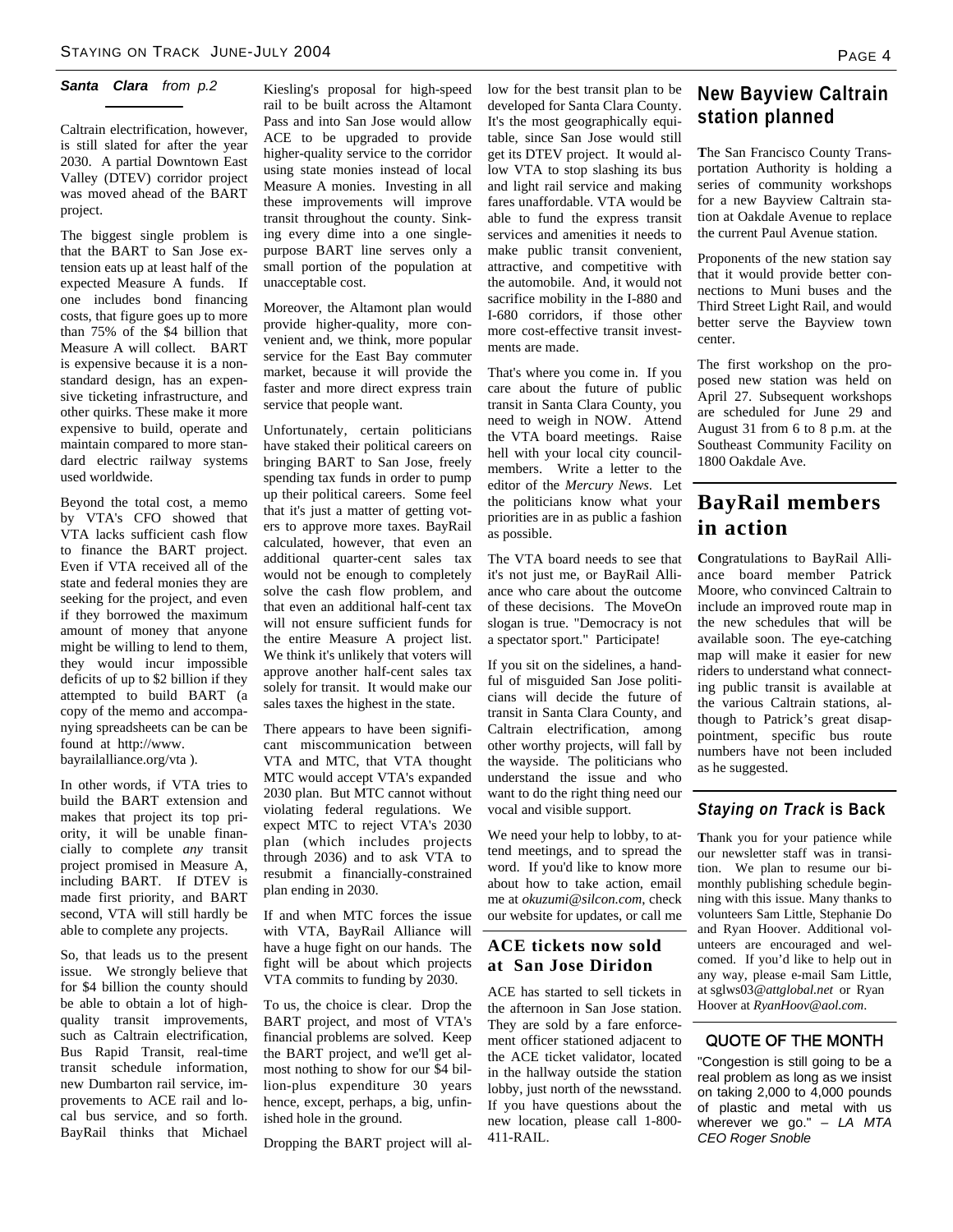# BayRail Celebrates 20th Anniversary

**B**ayRail Alliance celebrated its 20th anniversary on January 31, at Fanny and Alexander Restaurant in Palo Alto. BayRail started around 1982 as Peninsula Rail 2000 (PR2000), but was renamed BayRail Alliance in 2001, since the year 2000 had come and gone. Most of the founding members attended, and shared their views on how far we've come in 20-plus years.

The Caltrain downtown SF extension was a centerpiece of PR2000's proposals in the early '80s. However, the path towards its realization has been long, and often torturous. Founder Tony Bruzzone shared his enthusiasm about current progress on the project. "We are now closer than we've ever been" — a sentiment shared by other founders

and members in attendance. Maria Ayerdi, project manager for the extension, received a warm welcome and gave a brief presentation.

Founding President Ron Kilcoyne described early attempts to interest prominent elected officials, in hopes that one of them might champion PR2000's vision for Caltrain's potential. At that time, no local agency existed to own and operate the trains and then-owner Southern Pacific had wanted out of the commute rail service for years.

Ron explained that he and the other founders ran out of steam, discouraged by a lack of official interest in the proposals needed to carry them through. Ever since, PR2000 has kept going thanks to successive waves of newcomers who have led the group.



*Above: l.-to-r., founding members Norm Rolfe and John Holtzclaw, DTX project manager Maria Ayerdi, Irvin Dawid and Russell Reagan at BayRail 20th dinner.* 



*Caltrain Baby Bullet equipment debut, September 2003 — Margaret Okuzumi* 



*Ron Kilcoyne , first president of Peninsula Rail 2000, talks about the early days of the organization at BayRail Alliances 20th celebration.* 

# **California High-Speed Rail project lacks funding for EIR, ballot bond measure likely to be delayed**

**T**he California High-Speed Rail (CHSR) Authority, in charge of planning the system, needs \$720,000 to complete its environmental impact study and report. However, the CA Department of Finance won't authorize a higher budget to cover the cost of completing the EIR.

The 700-mile, \$30 billion project was to get started in September 2002 when former Gov. Gray Davis signed legislation for an almost \$10 billion bond measure on this coming November 2004 ballot. the bonds would cover about 50% of the costs to build the San Francisco–Los Angeles portion through the San Joaquin Valley. The remaining money was supposed to come from federal funds and/or private investors.

But California is hit by the worst budget deficit in its history. Voters approved a \$15 billion bond measure in March to help alleviate the cash shortage. Supporters of CHSR fear that voters won't be inclined to approve the \$10 billion rail bonds in November. Now there are disagreements over whether the measure should be put on the ballot in 2006 or 2008. Schwarzenegger's administration supports legislation for delay until 2008, saying that other transportation projects have higher priority.

A delay until 2008 will inevitably raise costs and necessitate revisions or upgrades to environmental studies. Also, potential routes and station sites might no longer be available, having been developed for other purposes. The final date for adding or deleting measures for the November ballot is June 24.

In addition to budget issues, there is dissension over where the route into the Bay Area should be. Bay-Rail supports the Altamont Pass routing along I-580 while a group of developers, who see dollar signs in routing the line over Pacheco Pass to Gilroy, seem to influencing project planners to favor that route.

The best route is where the population density is. The system will have to accommodate an expected population growth of about 24 million people by 2040.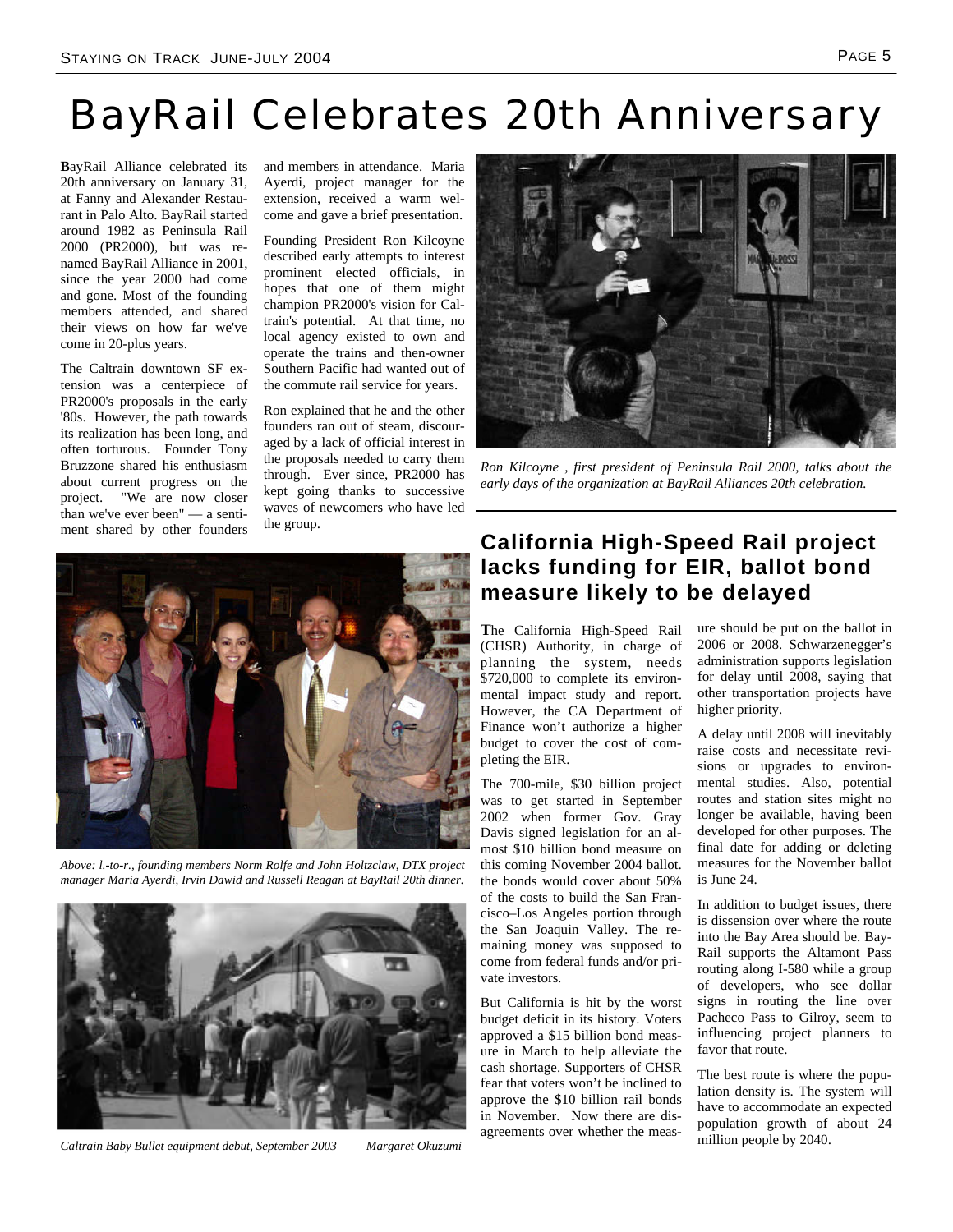# **Housing, shops, offices going up along BART's new Peninsula corridor**

**P**eninsula communities and private developers are working on multi-use complexes adjacent to and near the BART corridor between South San Francisco (SFF) and Millbrae.

Millbrae plans for storefronts along El Camino Real and other new developments along El Camino Real and tree-lined streets for pedestrians to and from the new BART-Caltrain station.

Plans also call for a high-density residential development, new stores and pedestrian-friendly walkways, ample underground parking and easy movement between downtown Millbrae and the station.

A new condominium development called 88 South Broadway in Millbrae will have 105 units plus 8,000 square feet of retail space.

Northwest of the station, Millbrae and a private developer are talking about building movie theaters, housing, offices, and a

hotel with 7,500 square feet of retail space, nearly a million sq.ft. of office space and 600-700 housing units.

San Bruno expects the opening of the 300-unit Crossings apartment complex with retail space, a 500 room hotel, and senior housing. The complex is next to the San Bruno BART station. Tanforan Shopping Center, also within walking distance, will include a new 20-screen theater complex.

San Bruno says BART won't help its project (even though it's right next-door!) but Millbrae is definitely designing its projects as allpurpose residential-business-retail centers with easy access to Caltrain and BART.

High-density housing developments are going up along the BART corridor between SSF and Colma. Some of that housing is earmarked as low income.

Stores, strip malls and housing in these new developments are all within walking distance of BART in the SSF-Colma corridor.

# **SamTrans and BART reach accord — new schedules proposed**

 **B**ART and SamTrans have reached a new agreement, temporarily resolving a dispute over the cost of operating the BART extension to Millbrae and SFO. BART had threatened to sue Sam-Trans after it withheld payments, when costs to operate the extension skyrocketed to \$22 million per year, much higher than the maximum of \$6 million that was initially agreed to. Low ridership has been a problem for the extension .

As part of the agreement, BART will stop running trains directly between Millbrae and San Bruno, and all trains to Millbrae will be routed through SFO. As a result, Millbrae will receive more frequent service than at present, but it will take longer to go between Millbrae and San Francisco. The new BART schedules reportedly will go into effect sometime in mid-August.

#### *Editor's note on BART to SFO*

On April 24, I took BART from Millbrae to Civic Center to testify at the TransBay Terminal EIR hearings in SF City Hall.

Later, I rode BART back to SFO to catch a late "red-eye" flight to Ohio. Very few people boarded this train at any of the stations between Civic Center and SFO. A young Japanese couple were the only other people in my car and they departed at SFO's International Terminal.

Reportedly, direct service from Millbrae to SF will not be available after mid-August, due to a new agreement between BART and SamTrans to route all trains through SFO. — *Ryan Hoover*



# **Proposed State budget would hurt rail transit and traffic congestion**

**U**p to 60 transportation projects face up to five-year delays while highway overcrowding worsens if California's worst-ever state budget as proposed by Governor Schwarzenegger, is passed.

His budget transfers almost \$2 billion in transportation funds to the general fund by suspending Proposition 42, approved by voters in 2002. This is on top of more than \$2 billion already transferred away from transportation by former Gov. Davis.

The proposal would end the Transportation Congestion Relief Program of 181 projects to be funded by Prop. 42, which voters approved in 2002 and which devotes sales taxes paid on gasoline to both highway and transit (bus and rail) improvements.

Three Bay Area rail projects could suffer from the lower budget; SF MUNI's 3rd Street light-rail extension, Caltrain's Baby Bullet express operation, and the BARTto-Oakland Airport light rail line.

Caltrain's capital improvements for Baby Bullet trains are essentially finished, but JPB will face problems getting operating funds to sustain both Bullet and overall higher service frequency.

Additional capital projects, Four tracks from San Jose to SF, grade separations, electrification and additional station upgrades are still pending.

It is estimated that suspending Prop. 42 for five years could cost the State an additional \$4. billion in wasted time and the extra fuel burned on packed highways.

# **Caltrain and Viacom agree to trial rolling billboard program**

**C**altrain JPB reached an agreement with advertising company, Viacom Outdoor Group to wrap three train-sets in advertising. The ads are expected to bring Caltrain much-needed cash of \$30,000 per month or \$360,000 per year to help cover operating expenses.

The ads are applied as pressuresensitive, removable-adhesive vinyl that is shrink wrapped over the cars. The ads will be repeated on three five-car consists of the older gallery coaches. They won't be applied to the new Baby Bullet equipment.

Caltrain ridership has fallen from about 35,000 daily on weekdays to around 27,000 since the "dot.con" meltdown in 2000. State funding for transit has

also declined. Last July, Caltrain cut its 80 trains per day down to 76 to alleviate mounting deficits.

The current agreement calls for the advertiser to get 15% of revenue, and the remaining 85% will be split between Caltrain and Viacom. Viacom also rents space on billboards, inside BART trains and at bus shelters.

According to Caltrain spokesperson Jayme Maltbie Kunz, Caltrain's annual operating budget is \$70 million, and that if the trial program is a success, more trains could be wrapped in ads. "Every dollar counts," she said.

Swiss Federal Railways has put ads on their electric locomotives for the past ten years, bringing in muchappreciated train operating funds.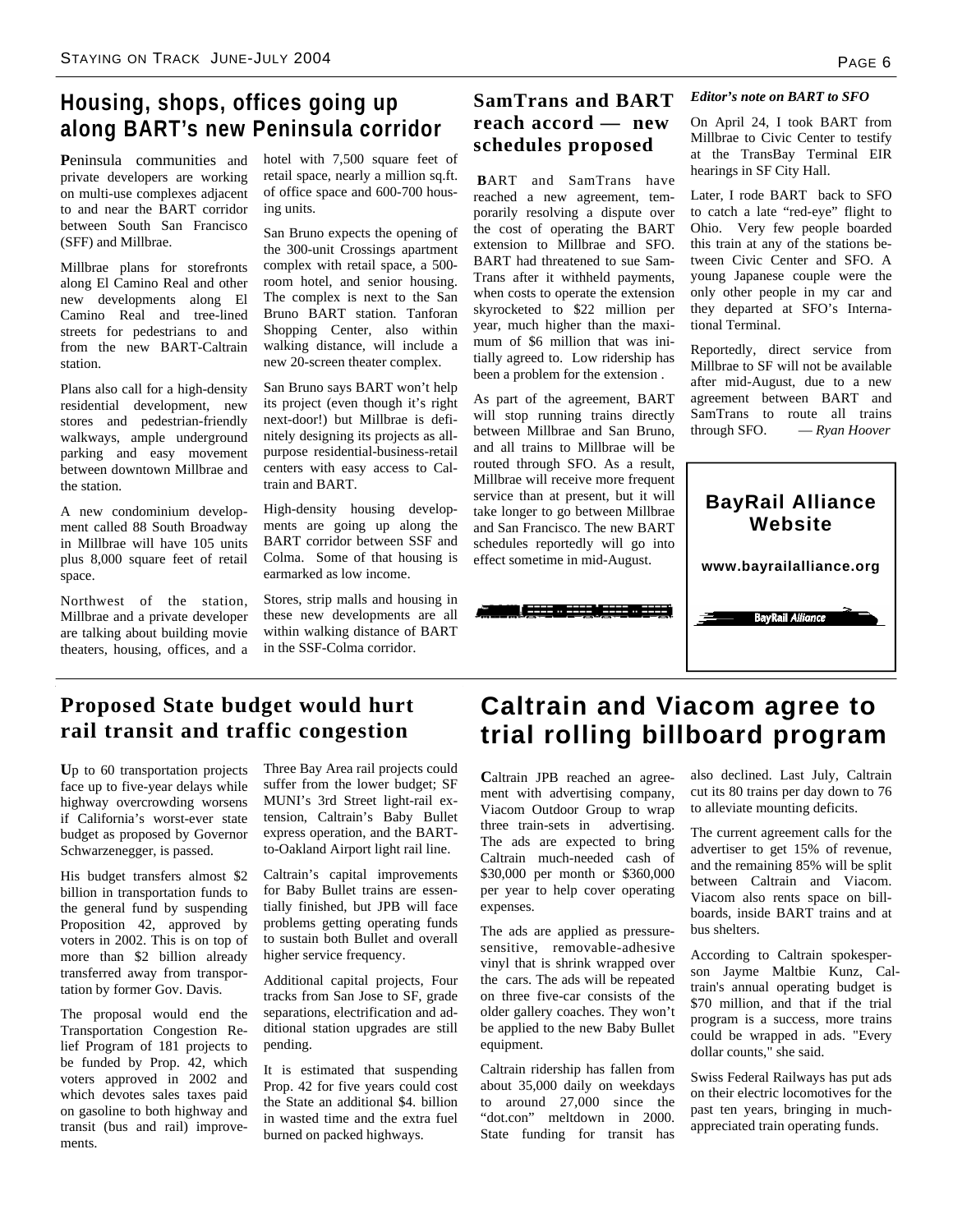| <b>Staying on Track</b>                                                                                                                                                                                                                                                                                            |                       | $SOT2004 - 1$                                                                                           |
|--------------------------------------------------------------------------------------------------------------------------------------------------------------------------------------------------------------------------------------------------------------------------------------------------------------------|-----------------------|---------------------------------------------------------------------------------------------------------|
| <b>YES! I support improving Caltrain and Regional Transit!</b>                                                                                                                                                                                                                                                     |                       |                                                                                                         |
| I support BayRail Alliance's efforts to promote a regional transit system by upgrading Caltrain and extending it to<br>downtown San Francisco, improving connections between buses, trains, and other transit modes, and establishing<br>a High Speed Rail system connecting the Bay Area and Southern California. |                       |                                                                                                         |
| I am enclosing a contribution to help fund BayRail Alliance's programs.                                                                                                                                                                                                                                            |                       |                                                                                                         |
| ______ \$100 Patron                                                                                                                                                                                                                                                                                                |                       | New member                                                                                              |
| \$250 President's Club                                                                                                                                                                                                                                                                                             | $\_\_$ S $\_\_$ Other | Renewal of membership                                                                                   |
| \$15 Student/low income                                                                                                                                                                                                                                                                                            |                       |                                                                                                         |
| We are supported entirely by member contributions. Voting memberships start at \$15 or<br>\$35, as applicable. As we engage in lobbying, dues are not tax-deductible at this time.                                                                                                                                 |                       | I can help by:                                                                                          |
| Name:                                                                                                                                                                                                                                                                                                              |                       | Calling or writing local public<br>officials when you tell me about<br>important transportation issues. |
|                                                                                                                                                                                                                                                                                                                    |                       | Volunteering two hours a month (or                                                                      |
|                                                                                                                                                                                                                                                                                                                    |                       | more)                                                                                                   |
| Phone (Day): Phone (Evening): Phone (Evening):                                                                                                                                                                                                                                                                     |                       | Mail to the address listed on the<br>back, or contact us toll free at:                                  |
|                                                                                                                                                                                                                                                                                                                    |                       | 1(866)267-8024                                                                                          |

Caltrain suspended weekend service for 23 months starting in July 2002 in order to complete track and signal construction—to allow Baby Bullet trains—with the least overall time impact. In that time, the following projects were completed:

South San Francisco and Bayshore to Brisbane: four tracks with high-speed crossovers and CTC signal upgrades.

New Bayshore station: four tracks, pedestrian overpass and outside boarding platforms.

Millbrae station with "across the platform" connection to BART.

Redwood City: four tracks with concrete ties and high-speed crossovers; CTC signal upgrades.

Atherton to Mountain View: track upgraded with new wooden ties and ribbon rail; signal upgrades.

Sunnyvale to San Jose: four tracks with concrete ties high-speed crossovers; signal upgrades done.

New Lawrence station: platforms, parking lot, shuttle stops and ADA accessible pedestrian underpass— only touch-ups remain to be done.

The remaining CTX upgrades can be completed without major disruption to Caltrain's new daily and weekend operation schedule.



# **RECENT BAYRAIL ALLIANCE GENERAL MEETINGS**

**March 20**: Executive Director Margaret Okuzumi talked about her recent experiences lobbying on behalf of BayRail at the American Public Transportation Association's Legislative Conference in Washington, DC, March 7-10. She presented practical tips for achieving maximum impact in talking with legislators in support of transit.

**April 15**: Margaret held a brainstorming session to get BayRail members thinking about what they'd like the organization to advocate and accomplish. Topics discussed and listed include:

• Transit systems coordinating and integrating schedules, fares, and ticketing, e.g. Translink.

• Cost-effective rail transit solu-

tions, such as using existing rightsof-way rather than expensive dedicated infrastructures, e.g. BART).

• Land use considerations that combine and promote the interests of the greatest numbers, combining business, affordable housing, and shopping around transit stations instead of continued sprawl.

**May 20**: We held a lively discus-

sion about the Caltrain electrification EIR. The purpose was to pose general questions on the goals and environmental and social impacts of the project. We welcomed five newcomers to the meeting and invited their participation.

**Note**: The June 17 meeting will be moved up to 7–8:30 pm to align with new Caltrain schedules effective June 5.